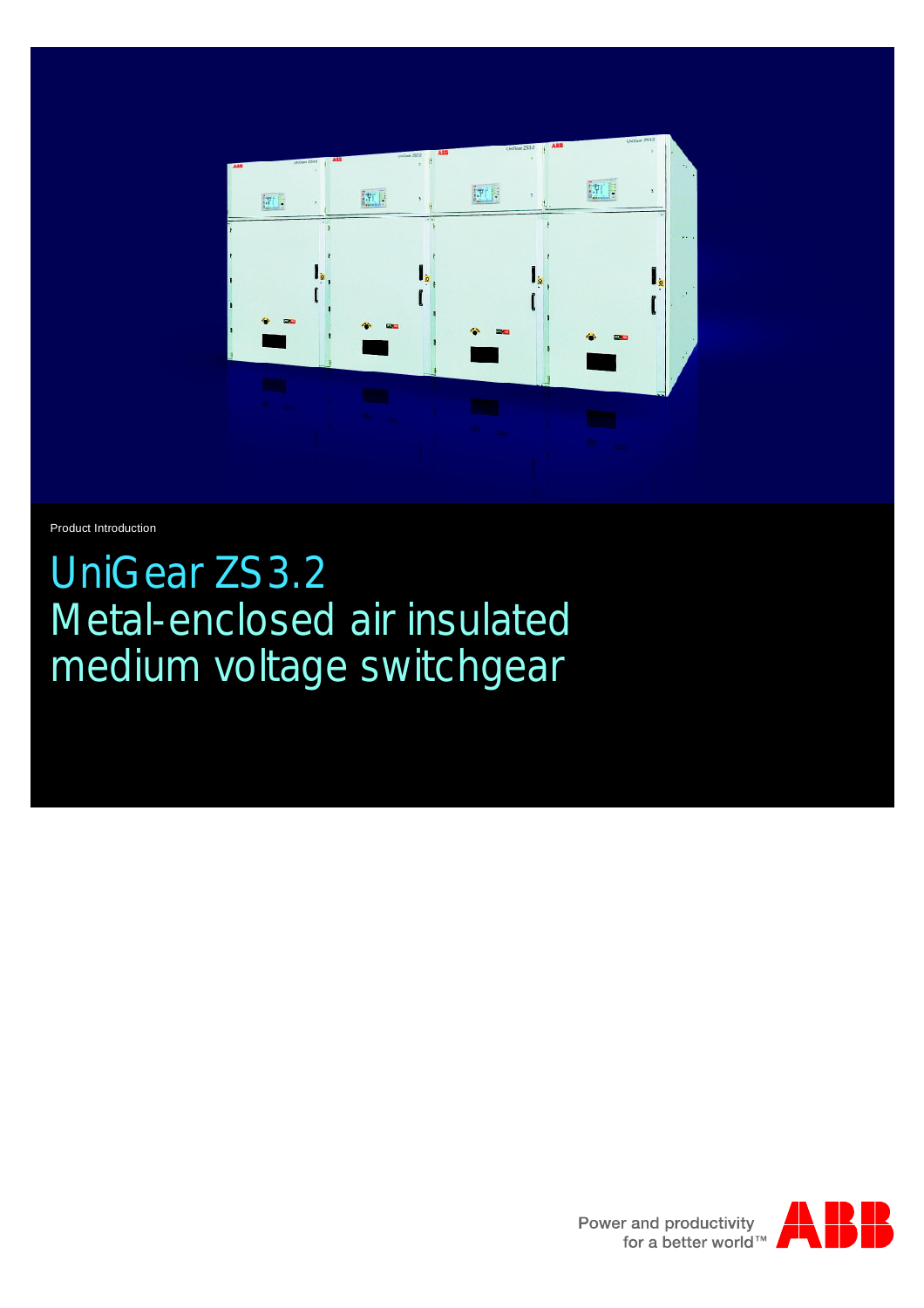# UniGear ZS3.2 Metal-enclosed air insulated medium voltage switchgear. Fitted with vacuum circuit breaker type VD4 or SF<sub>6</sub> circuit breaker type HD4.

The metal-enclosed, air insulated switchgear panels of the UniGear ZS3.2 series, are designed for use in 36kV and 40.5kV systems. They are designed for indoor application.

### UniGear ZS3.2 Robust and compact

- The panel is constructed by bolting together double folded components, manufactured from aluminum-zinc coated sheet steel, to form an extremely rigid construction.
- Primary circuit insulation and optimized conductor shape provide the platform for a compact air insulated panel.

## UniGear ZS3.2 Safe and reliable

- All compartments are separated from each other by earthed sheet steel components to give a true "Metal-enclosed " construction. The three high voltage compartments are fitted with pressure relief plates on the top of the panel. Overpressure, in the event of an internal fault, will be released upward limiting damage to adjacent compartments as well as to personnel.
- The VD4 vacuum circuit breaker or the HD4 SF<sub>6</sub> circuit breaker are interchangeable and provide a complete range of switching solutions.
- Simple and effective interlocking prevents operator error.
- The operation of all equipment is carried out with the panel doors closed.
- Type tests to IEC 62271-200 have verified performance in the event of an internal fault.

## UniGear ZS3.2 Availability and flexibility

- Vacuum or SF<sub>6</sub> circuit breaker technology is available.
- Circuit breakers with the same rating are interchangeable irrespective of switching technology.
- Versatile panel arrangements allow most switchgear configurations to be implemented.

## UniGear ZS3.2 Suitable for all applications

- Complies with IEC and also with the Chinese " GB" National Standards and "DL" design requirements.
- Technical data, including high dielectric withstand capability, allows application in most systems where electrical energy is generated, distributed or utilized.

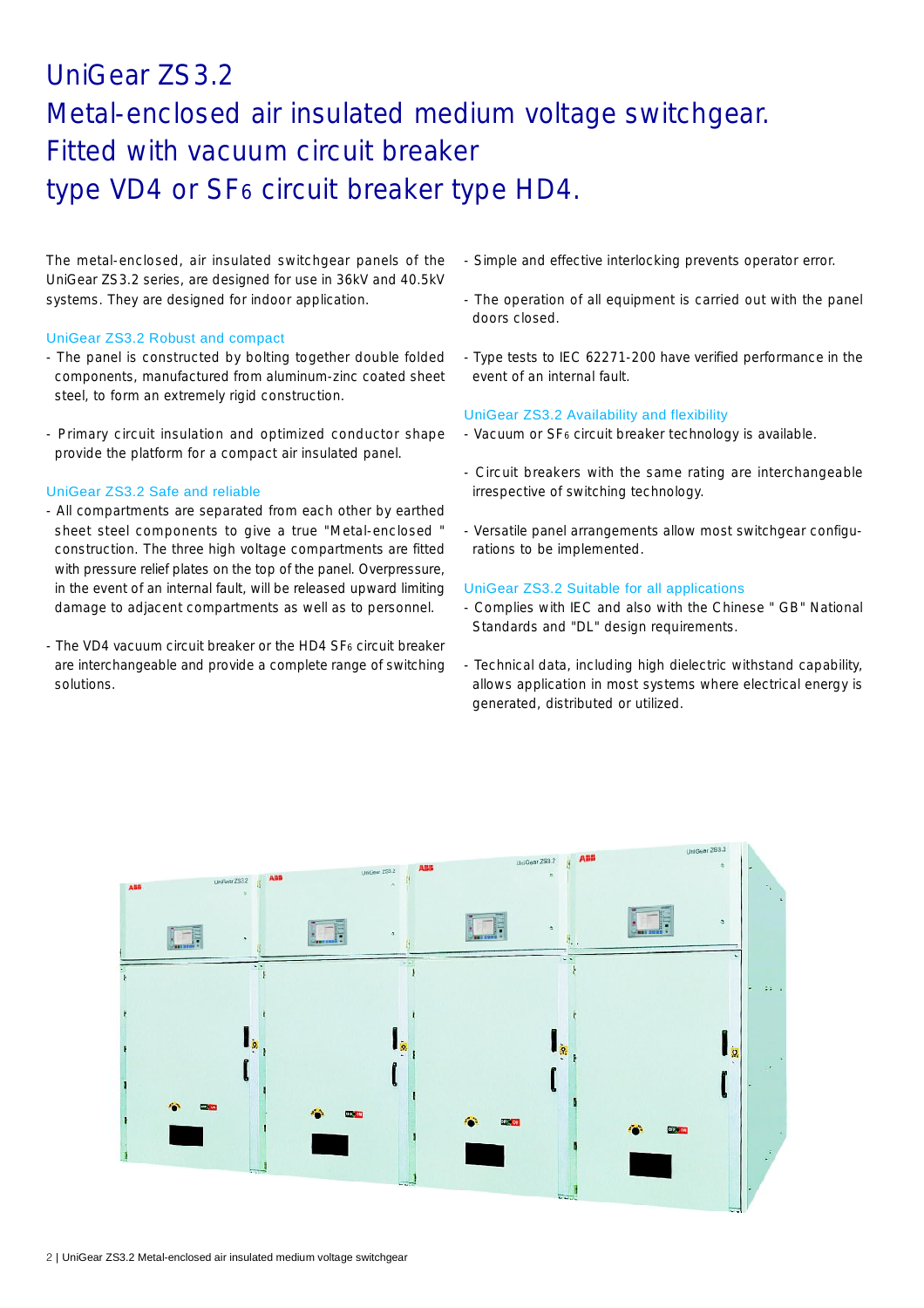

A Low voltage compartment | B Circuit breaker compartment | C Busbar compartment | D Cable compartment 1 Hinged shutter system | 2 Circuit breaker | 3 Control wiring plug connector | 4 Busbar | 5 Busbar bushing | 6 Earthing switch | 7 Disconnect contacts and spout 8 Insulator | 9 Insulated separating plate | 10 Cable sealing ends | 11 Space heater | 12 Current transformer | 13 Pressure relief plate | 14 Partition plate

## UniGear ZS3.2 Section View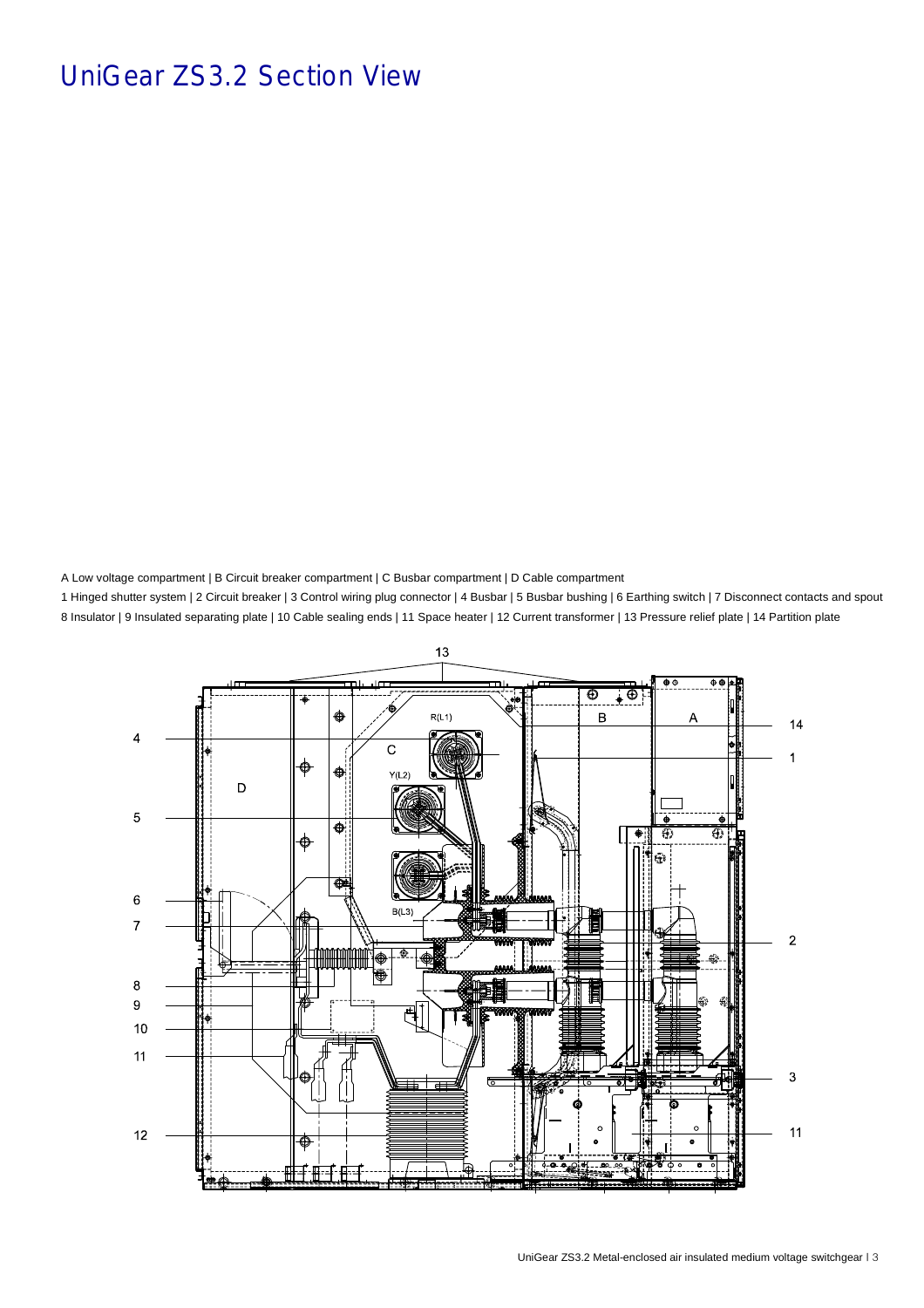## Busbar compartment

"D" shaped busbars or rectangle busbars are used for interpanel connections. Panels are divided by inter-panel bushings to prevent transfer of faults between panels. Busbars are provided with full insulation (including joints) to ensure that as far as possible the bus system is a fault free zone.

## Cable compartment

Current transformers, earthing switch with short circuit making capacity, and surge arresters are installed in the cable compartment. Space is provided for multiple cable connections.





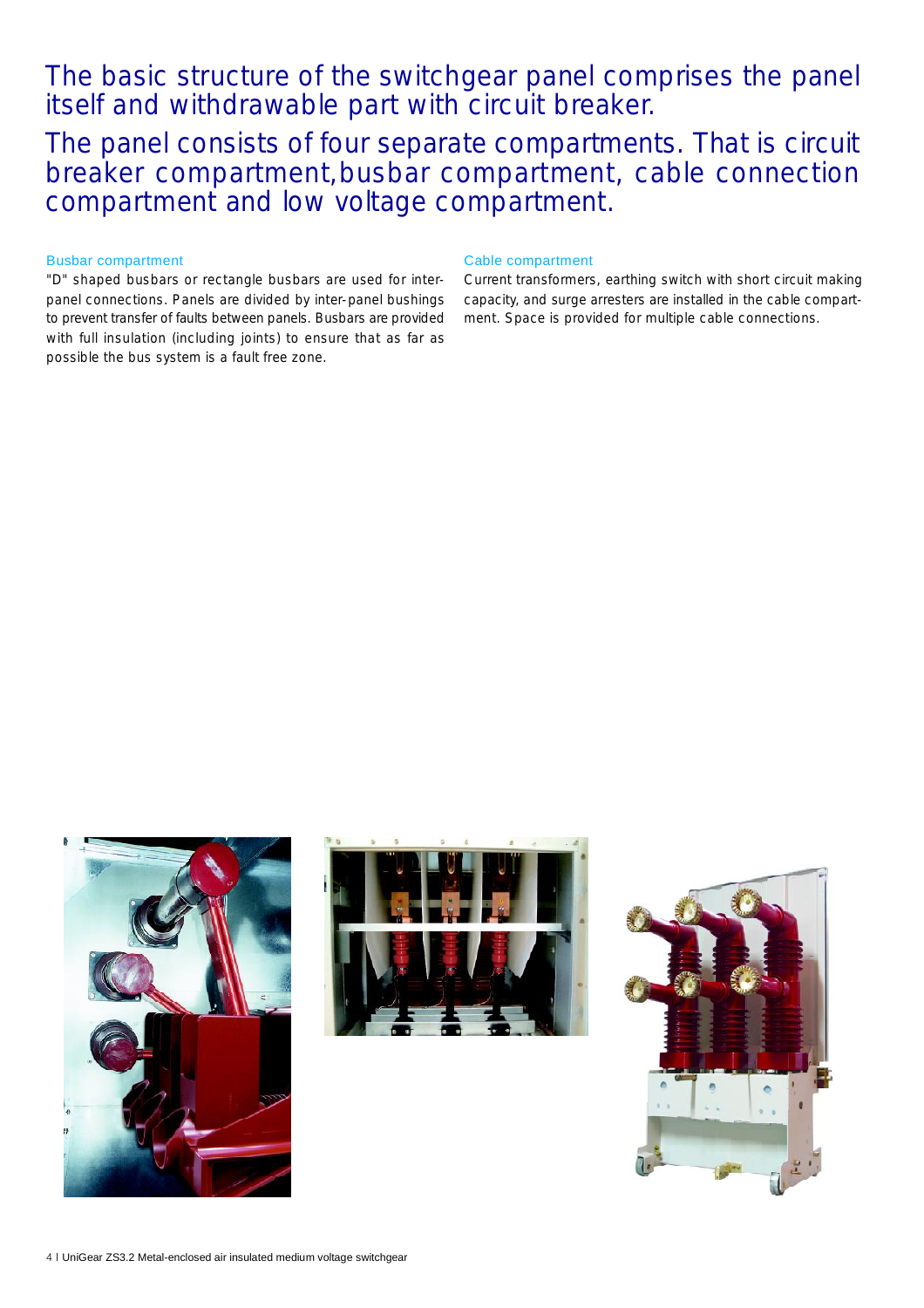#### Low voltage compartment

All secondary equipment required for protection and control functions is located in this compartment. External control cables are terminated here after entering through generous metal enclosed ducts.

### Circuit breaker compartment

The circuit breaker compartment accepts either a Vacuum or SF<sup>6</sup> circuit breaker mounted on a UniGear ZS3.2 switch-truck. Service and disconnect/test positions are accommodated entirely within the panel. Metallic shutters cover the disconnect contacts in the spout bushings when the circuit breaker is in the disconnect position providing true visible disconnection with earthed metal separation.

All operations are carried out with the doors closed. This ensures that protection of operators in the event of an internal fault is complete at this important time.

#### Withdrawable part

Circuit breakers are mounted on withdrawable trucks to provide the "disconnect" function. This disconnect position provides a visible indication of primary circuit separation and the withdrawable part is separated from the fixed part by earthed metal shutters. The disconnect position also allows testing of the apparatus with the primary circuit disconnected.

The drawout operation is performed with the panel door closed and the switch-truck remains entirely within the panel when it is in the disconnect position.

Other equipment including voltage and potential transformers with primary fuses may be mounted on a withdrawable switchtruck.

## Interlocks, protection against incorrect operation

A complete series of mechanical interlocks are provided to ensure correct operation.





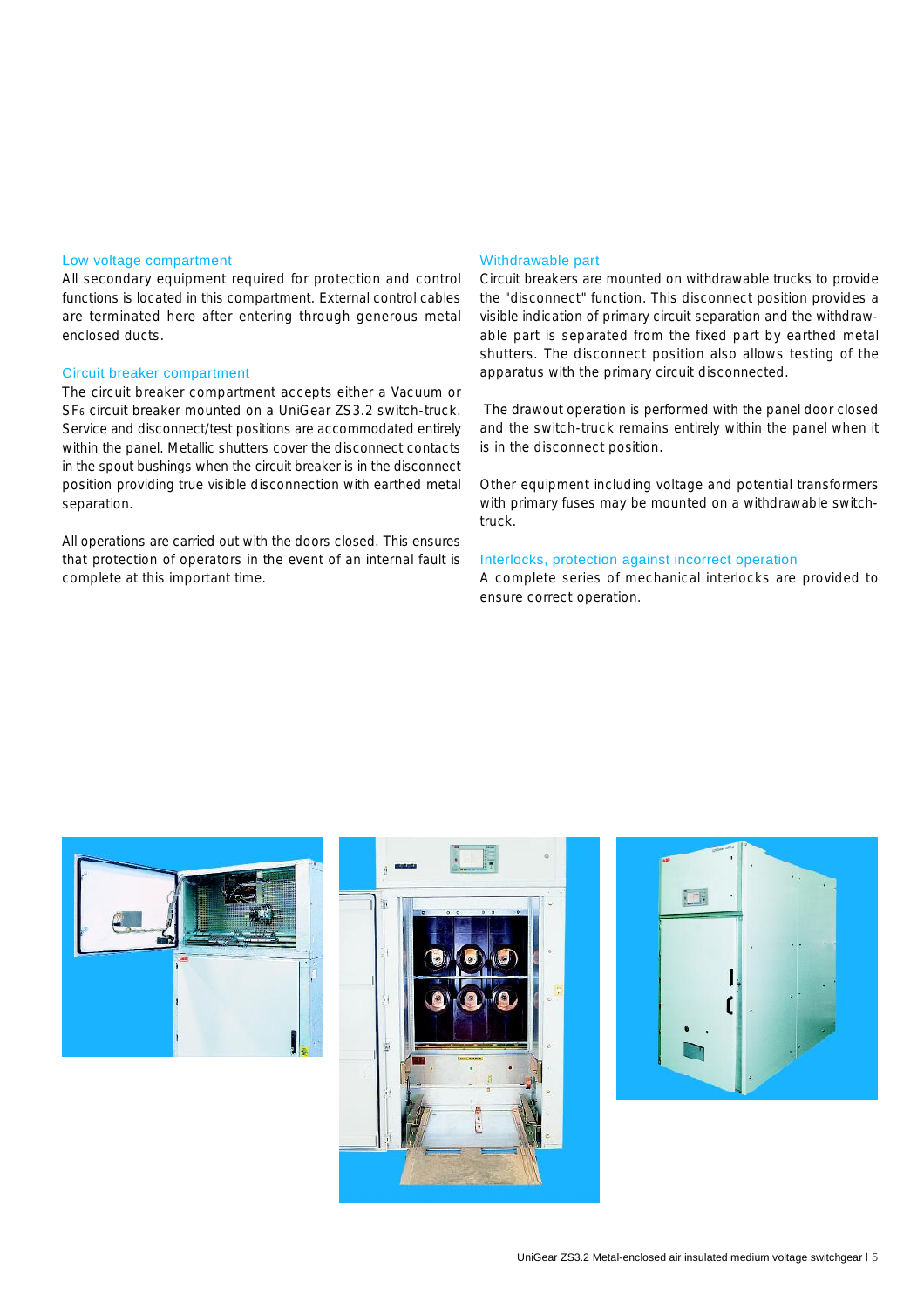

UniGear ZS3.2 A complete system of protection for plant, personnel and equipment Reliable primary and secondary circuit components | Internal fault protection | Operation with doors closed (protection in place) | Complete interlocks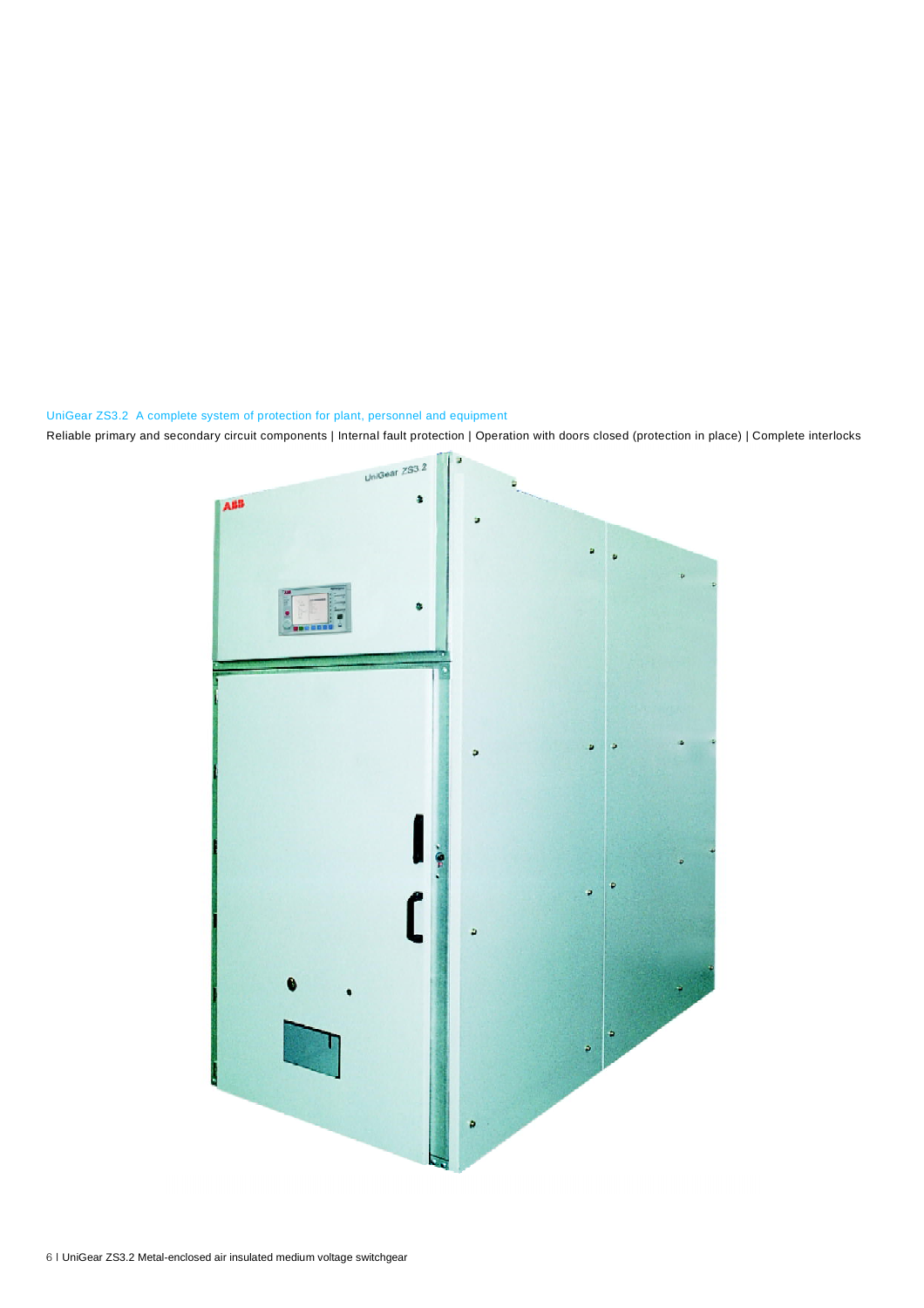## Technical Data

| Rated voltage                                                 | kV | 40.5                       |
|---------------------------------------------------------------|----|----------------------------|
| 1 min power frequency withstand voltage                       | kV | 95                         |
| Lightning impulse withstand voltage                           | k٧ | 185                        |
| Rated frequency                                               | Hz | 50/60                      |
| Rated current of busbar                                       |    | $\dots$ 3150               |
| Rated current of tee-offs                                     | A  | $\dots$ 3150 <sup>1)</sup> |
| Rated current of circuit Breaker                              |    | $\dots$ 3150 <sup>1)</sup> |
| Rated short-circuit breaking current of circuit breaker       | kA | 31.5                       |
| Rated peak withstand current                                  | kА | 80                         |
| Rated short time withstand current(3s)                        | kA | 31.5                       |
| Auxiliary voltage                                             |    | DC110, 220                 |
| Protection degree of the enclosure                            |    | IP4X                       |
| Protection degree of the circuit-breaker ompartment door open |    | IP <sub>2</sub> X          |
| Standard panel dimensions (WxDxH)                             | mm | 1200x2565x2400             |
| Weight                                                        | кg | 1100~2000                  |
|                                                               |    |                            |

1) Up to 3150A at 40℃ and 2500A at 55℃ with forced ventilation,

2) Special DC Voltage on request.